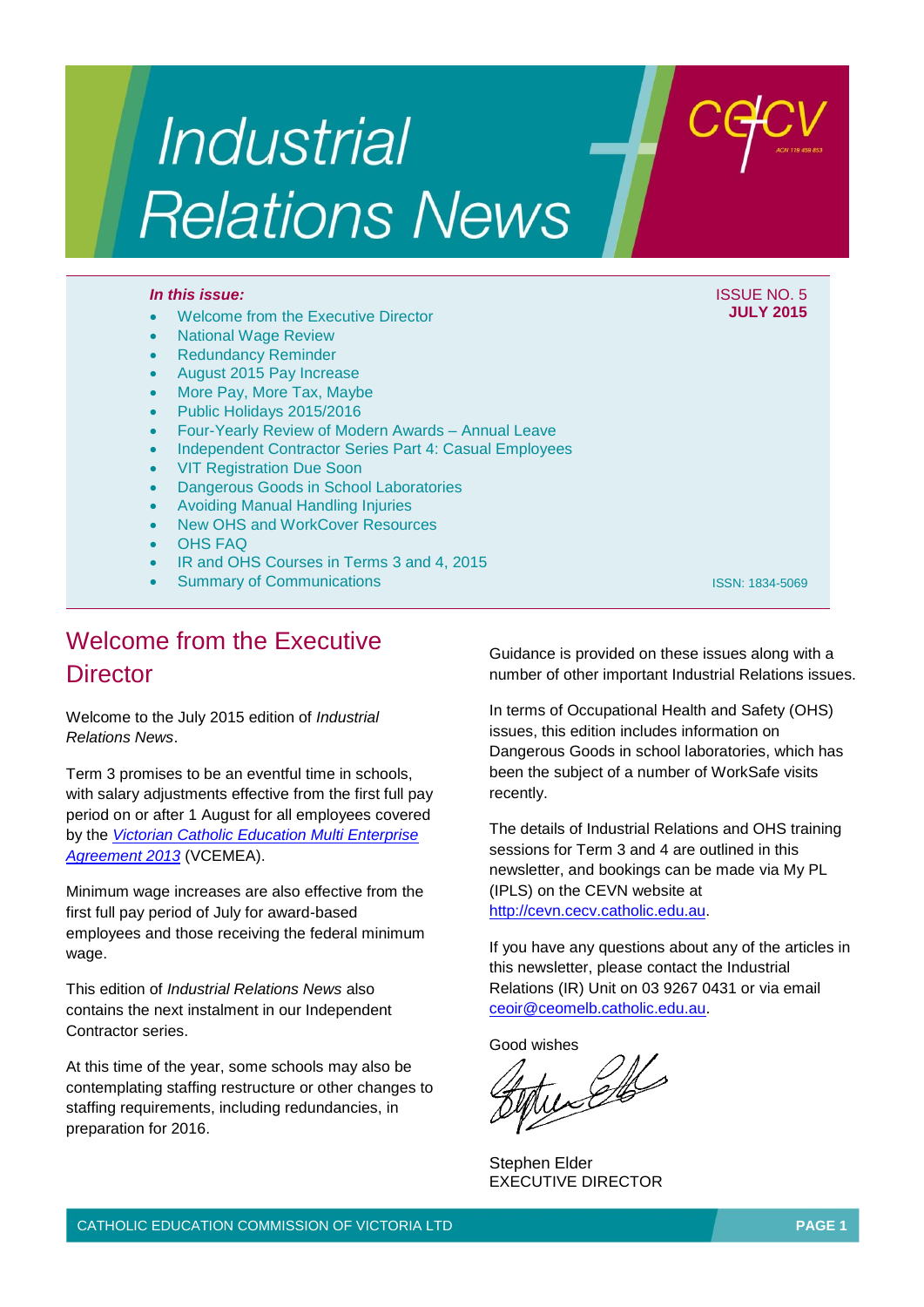### National Wage Review

The Fair Work Commission has published the *[National Minimum Wage Order 2015](https://www.fwc.gov.au/documents/sites/wagereview2014/decisions/c20141_order.pdf)* increasing the federal minimum wage and the minimum rates in modern awards.

This pay increase affects those staff receiving the:

- federal minimum wage
- minimum rates in a modern award
- wages under a supported wage order.

### *Federal Minimum Wage*

The federal minimum wage increases to \$656.90 per week (\$17.29 per hour), an increase of \$16.00 per week. The increase is due from the first full pay period after 1 July 2015.

A loading of 25 per cent applies to all minimum-wage earners employed on a casual basis.

### *Modern Awards*

Workers who receive the minimum wage in accordance with a modern award are also due a 2.5 per cent increase from the first full pay period in July, as a result of the [recent award variations.](https://www.fwc.gov.au/awards-and-agreements/awards/recent-award-variations)

The rates for the *[Educational Services \(Schools\)](https://www.fwc.gov.au/documents/documents/modern_awards/award/MA000076/default.htm)  [General Staff Award 2010](https://www.fwc.gov.au/documents/documents/modern_awards/award/MA000076/default.htm)* and the *[Children's](https://www.fwc.gov.au/documents/documents/modern_awards/award/MA000120/default.htm)  [Services Award](https://www.fwc.gov.au/documents/documents/modern_awards/award/MA000120/default.htm) 2010* are also effective from the first full pay period commencing on or after 1 July 2015 and are provided in attachments to this newsletter.

Updated versions of consolidated modern awards relevant to Victorian Catholic schools are now available on the [Fair Work Commission's website.](https://www.fwc.gov.au/awards-and-agreements/awards/find-award)

The rates effective from the first pay period commencing on or after 1 July 2015 for before-andafter school staff are provided in attachments to this newsletter.

#### *Supported Wage Orders*

Schools should review any wages paid under a supported wage order to employees with a disability affecting their productivity. The minimum amount payable to an employee covered by the Supported Wage System is now \$81 per week. This will also

take effect from the first full pay period on or after 1 July 2015.

### *Non-compliance*

Schools should note that non-compliance with the above changes may result in claims for underpayment of wages and breaches of the *[Fair](https://www.fwc.gov.au/about-us/legislation-regulations/fair-work-act-2009)  [Work Act 2009](https://www.fwc.gov.au/about-us/legislation-regulations/fair-work-act-2009)* (Cth) of up to \$10,200 for an individual or \$51,000 for a corporation.

**The above changes have no effect for employees who are covered by the VCEMEA or who earn in excess of the federal minimum wage or minimum award rates.**

### Redundancy Reminder

A reminder that, by the third week of Term 3, 2015 principals should have identified any potential redundancies taking effect from the start of the 2016 school year.

Staff, including staff on leave, should be notified that a potential redundancy situation has been identified for the 2016 school year. In addition, your Diocesan Director, the IR Unit and the Independent Education Union Victoria Tasmania (IEU) should also be notified. If the potential redundancy is in a school with secondary students, then the Principals' Association of Victorian Catholic Secondary Schools (PAVCSS) should also be notified.

Appendix 2 of the VCEMEA contains the redundancy procedures that apply to all staff employed in Catholic schools.

To assist principals, *Redundancy Guidelines* are available on the [CECV website](http://www.cecv.catholic.edu.au/default.htm) under *Industrial Relations / [Guidelines](http://web.cecv.catholic.edu.au/vcsa/guidelines/guideindex.htm)*.

The Guidelines detail the procedures to be followed in relation to a redundancy and include pro forma documentation that should be used for notifying staff.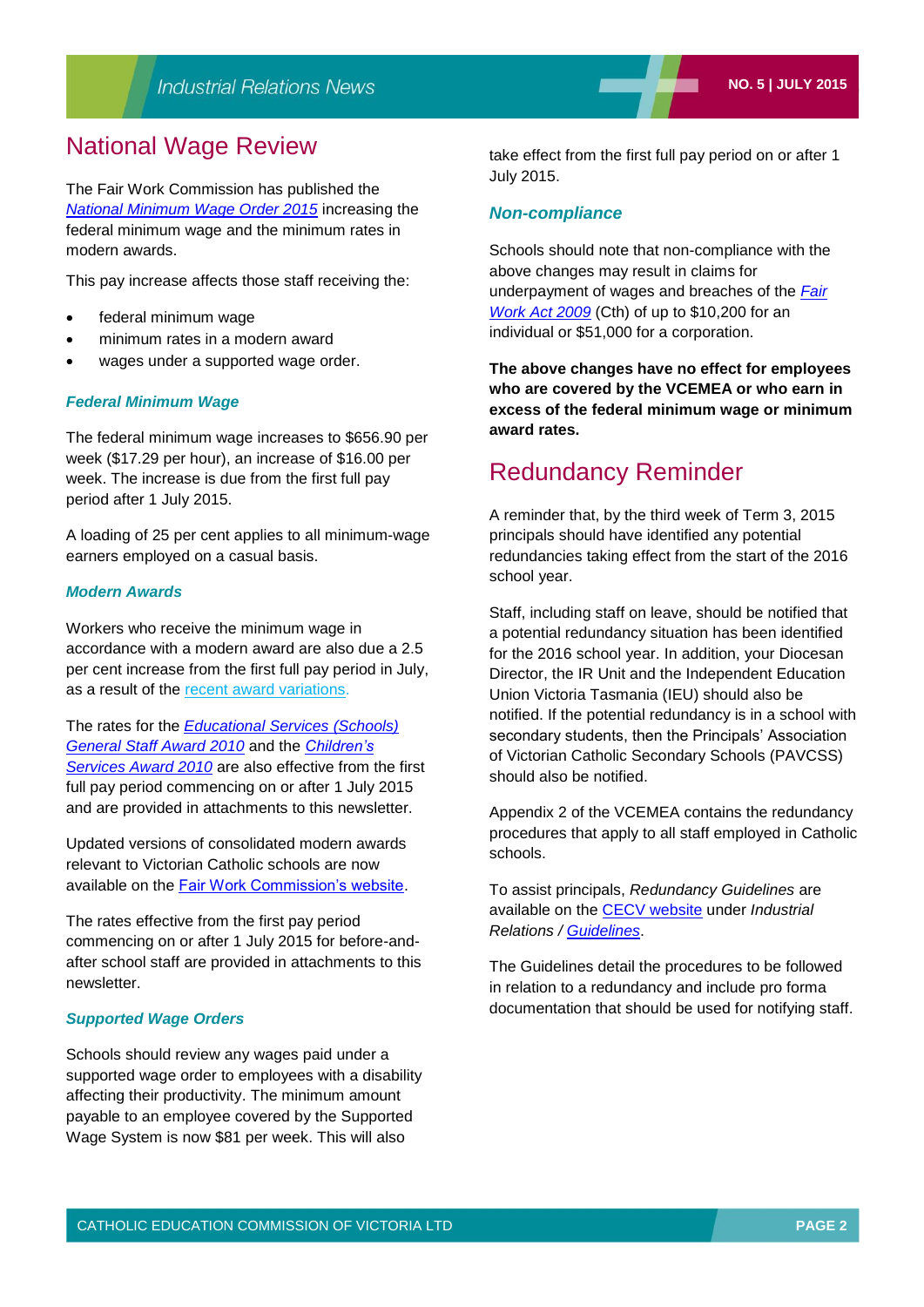### August 2015 Pay Increases

Salary increases for all employees covered by the VCEMEA take effect from the first full pay period on or after 1 August 2015.

The following table provides information in relation to the pay period and the date the increase is to be applied:

| <b>Pay Period</b>                   | Date increase is<br>applied |
|-------------------------------------|-----------------------------|
| 3 August 2015 to<br>16 August 2015  | 3 August 2015               |
| 10 August 2015 to<br>23 August 2015 | 10 August 2015              |

### *Emergency Teachers*

Emergency teachers are also subject to a pay increase, with their daily rate increasing to \$293.30 and their hourly rate increasing to \$48.88. These rates apply from 1 August 2015*.*

### *Education Support Level 4–5*

Under the VCEMEA Education Support employees at salary level 4–5 must be translated to the appropriate salary point.

From the first full pay period on or after 1 August 2015, all employees at this level will translate to ES 4–4.

Further information can be found under [Special](http://www.cecv.catholic.edu.au/vcsa/Implementation_Guidelines/Salary_Implementation/Level_4-5_August_2015_translation.pdf)  [Arrangements](http://www.cecv.catholic.edu.au/vcsa/Implementation_Guidelines/Salary_Implementation/Level_4-5_August_2015_translation.pdf) – Education Support Level 4–5 (August 2015).

### *More Information*

Information on salary levels, translations and allowances is available in the 2013 Agreement Implementation Guide [Part 3A – Salary and](http://www.cecv.catholic.edu.au/vcsa/Implementation_Guidelines/Salary_Implementation/Part%203A.pdf)  [Allowances](http://www.cecv.catholic.edu.au/vcsa/Implementation_Guidelines/Salary_Implementation/Part%203A.pdf) (2015 school year), the [spreadsheet of](http://www.cecv.catholic.edu.au/vcsa/Implementation_Guidelines/Salary_Implementation/2015_Implementation_tables.xls)  [tables](http://www.cecv.catholic.edu.au/vcsa/Implementation_Guidelines/Salary_Implementation/2015_Implementation_tables.xls) and [August 2015 salary increases](http://www.cecv.catholic.edu.au/vcsa/Implementation_Guidelines/Salary_Implementation/August_2015_Salary_Rates.pdf) on the CECV website under *Industrial Relations / [2013](http://www.cecv.catholic.edu.au/vcsa/Implementation_Guidelines/implementation_guides.htm)  [Agreement Implementation](http://www.cecv.catholic.edu.au/vcsa/Implementation_Guidelines/implementation_guides.htm)*

### More Pay, More Tax, Maybe

The financial year ending 30 June 2016 has 27 pay fortnights. This is one pay more than the usual 26 fortnights in a year.

Due to this additional pay in the 2016 leap year, the tax withheld from your fortnightly salary may not be adequate to cover the tax liability at the end of the year.

The Australian Taxation Office (ATO) has published the figures below as a guide for the additional amounts to be withheld based on the gross salary, if the employee agrees. This extra tax withheld is not mandatory and therefore is a voluntary choice to be exercised if an employee chooses to do so.

| <b>Fortnightly earnings</b> | <b>Additional withholding</b> |
|-----------------------------|-------------------------------|
| \$1,400 to 3,049            | \$12                          |
| \$3,050 to 6,799            | \$17                          |

If an employee does elect to withhold an additional amount of tax, they have the option to either go with the amount recommended by the ATO or make other arrangements.

Further information can be found on the ATO website at [www.ato.gov.au.](http://www.ato.gov.au/)

### Public Holidays 2015/2016

### *Grand Final Friday?*

The Victorian Government has a long-standing commitment to make the Friday before the AFL Grand Final a public holiday. The economic impact of the new public holiday is currently subject to a rigorous Regulatory Impact Statement process to analyse the benefits and costs to businesses and the community. The IR Unit will continue to keep you abreast of any developments.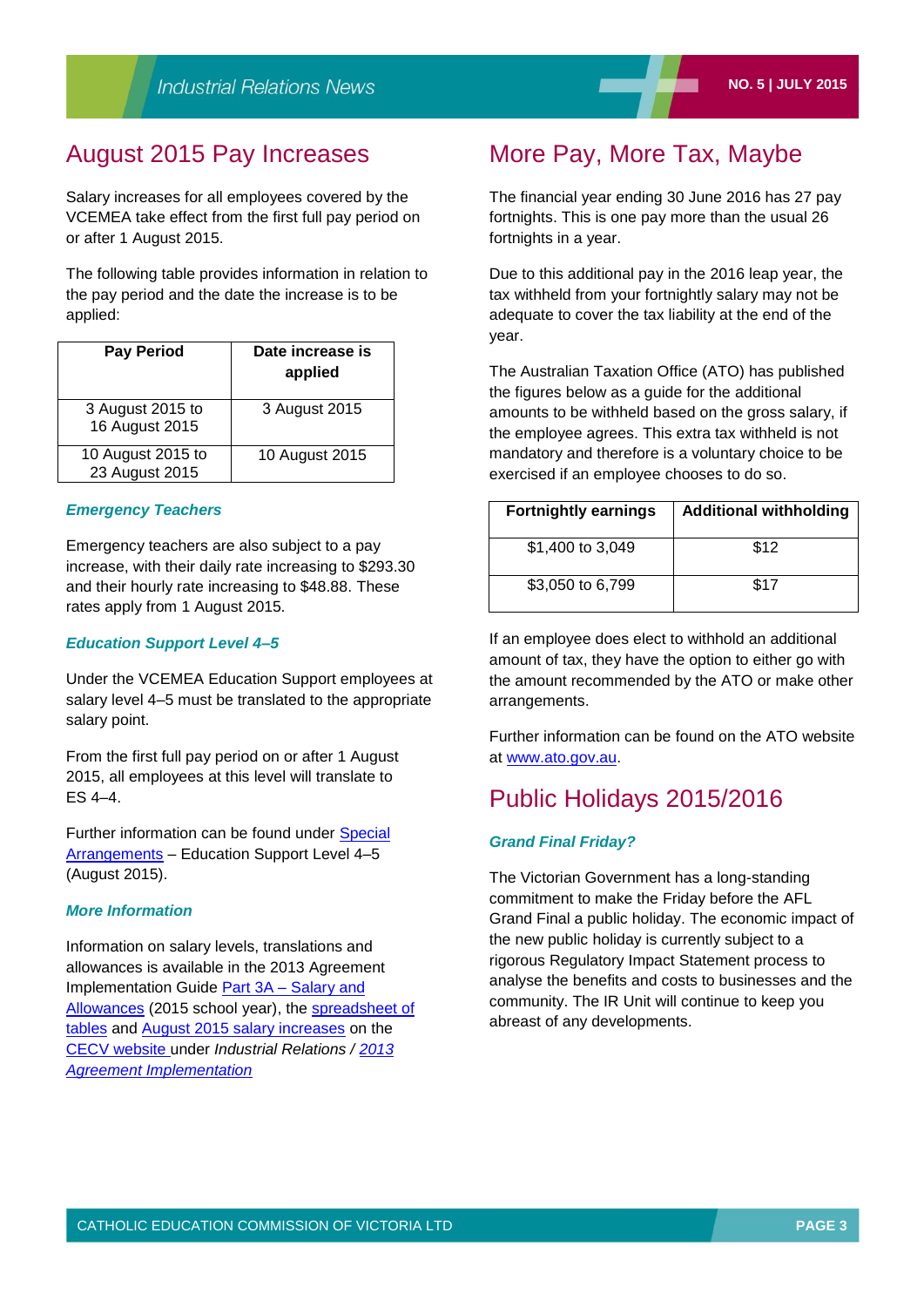### *2016 Public Holidays*

To help schools prepare for the next school year, the following list of public holidays in 2016 is provided courtesy of [Business Victoria](http://www.business.vic.gov.au/victorian-public-holidays-and-daylight-saving/victorian-public-holidays) (subject, but unlikely, to change):

| Holiday                       | 2016            |
|-------------------------------|-----------------|
| New Year's Day                | Fri 1 January   |
| Australia Day                 | Tue 26 January  |
| Labour Day                    | Mon 14 March    |
| Good Friday                   | Fri 25 March    |
| Saturday before Easter Sunday | Sat 26 March    |
| Easter Monday                 | Mon 28 March    |
| <b>ANZAC Day</b>              | Mon 25 April    |
| Queen's Birthday              | Mon 13 June     |
| Melbourne Cup*                | Tue 1 November  |
| Christmas Day                 | Sun 25 December |
|                               | (Tue 27 Dec)    |
| <b>Boxing Day</b>             | Mon 26 Dec      |

\*(all of Victoria unless alternate local holiday arranged by non-metro council)

# Four-Yearly Review of Modern Awards – Annual Leave

The Full Bench of the Fair Work Commission (FWC) has made a decision on paid annual leave as part of the first Four-Yearly Review of modern awards.

The following annual leave issues were considered:

- cashing out of annual leave
- granting of annual leave in advance
- electronic funds transfer (EFT) and paid annual leave
- excessive annual leave
- purchased leave
- annual close-down
- payment of annual leave entitlements on termination.

### *Standard Clauses*

The Full Bench decided that standard clauses for the following matters will be inserted into all modern awards (draft determinations for these clauses will be prepared and published on the FWC website for comment):

Cashing out of annual leave:

The standard annual leave cashing-out clause will have the following safeguards:

- o the cashing out must not result in an annual leave accrual of less than four weeks
- $\circ$  a maximum of two weeks annual leave able to be cashed out (for full-time employees; a pro rata equivalent for part-time employees)
- o record keeping requirements apply regarding any cashing out agreement
- o any cashing-out agreement with a minor must be signed by the parent/guardian
- o notes are inserted at the end of the clause drawing attention to the general protections against employer influence and misrepresentation contained in the *Fair Work Act 2009*.
- Granting of annual leave in advance:

The standard clause for taking annual leave prior to its accrual includes a specific provision regarding the content and form of any agreement regarding such arrangements and recordkeeping in relation to that agreement.

EFT and paid annual leave:

The standard clause in relation to EFT and paid annual leave allows annual leave to be paid in accordance with the regular pay cycle, rather than prior to the employee taking the leave, as the majority of employees are now paid electronically.

### *Further Submissions*

The Full Bench is now providing parties with an opportunity to make further submissions on the following issues:

- excessive annual leave
- purchased leave.

### *Deferral of Consideration of Issues*

The Full Bench deferred consideration of the following issues:

Annual close-down:

The Full Bench found that it was preferable that close-down provisions be considered on an award-by-award basis because of the different arrangements across industries.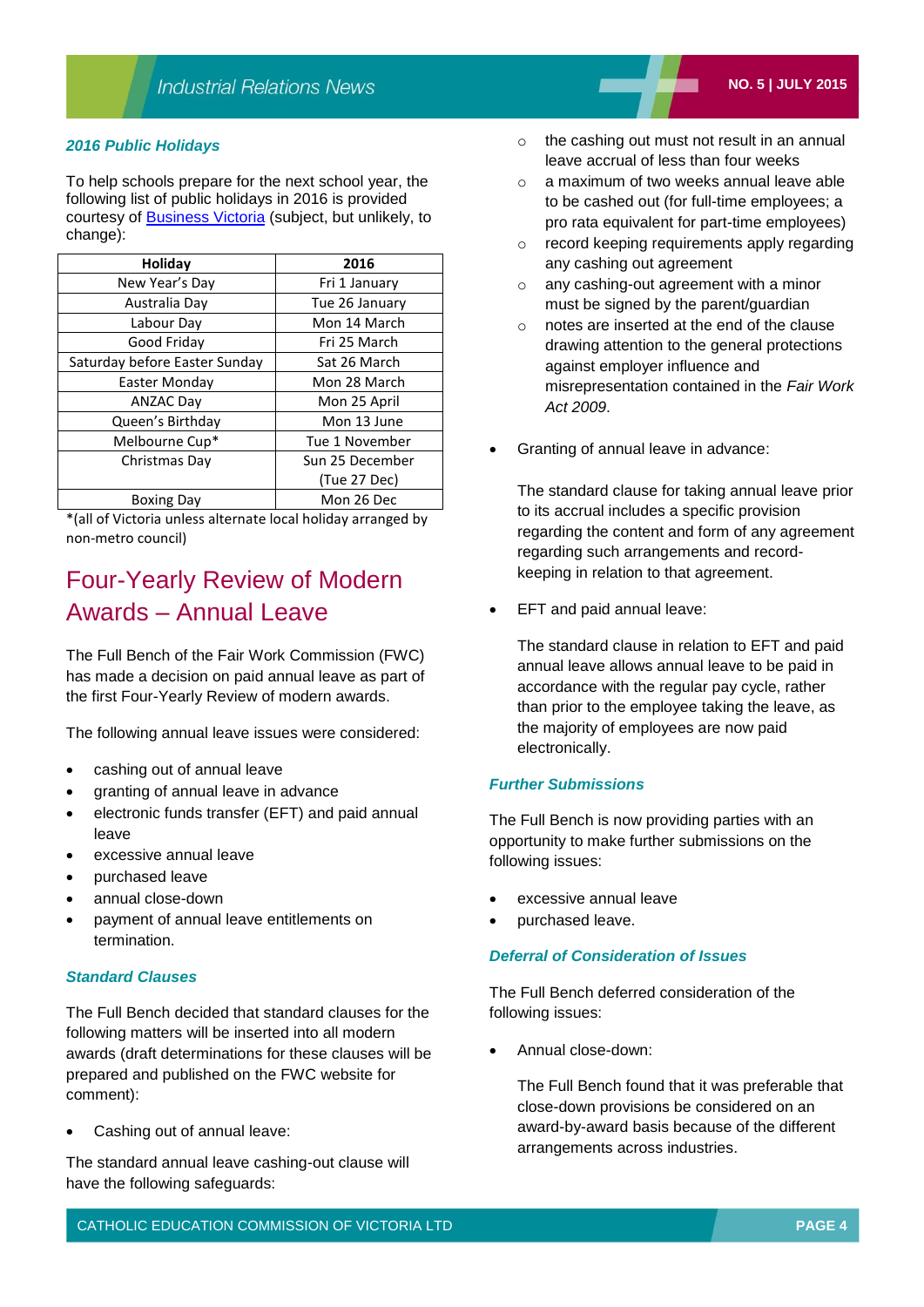Payment of annual leave entitlements on termination:

The Full Bench adjourned consideration of payment of annual leave upon termination, given there is currently an appeal before the Full Court of the Federal Court, and a proposed amendment to the *Fair Work Act 2009* concerning this issue.

### **The proposed changes will have no effect on employees who are covered by the VCEMEA, but could affect employees whose employment is subject to a modern award.**

The IR Unit will provide further updates when the standard clauses are inserted into the modern awards.

### Independent Contractor Series Part 4: Casual Employees

As part of the newsletter series on *Engaging External Labour Providers and Casuals: A Guide for Schools*, this article summarises the third of the four options: engaging a worker as a casual employee.

### *What is a casual employee?*

A casual employee:

- is engaged to perform work on an 'as needs' basis
- is paid by the hour
- has no guarantee of ongoing employment
- receives a casual loading to compensate for other entitlements
- is not entitled to paid annual leave/school holidays or paid personal/carer's leave.

### *When might a school engage a casual employee?*

Casual employment is useful when a school wants flexibility in relation to when and how often they require the employee, e.g. if services are required on an ad hoc or temporary basis.

It is more appropriate to employ an individual as a casual rather than engage them as a contractor where the school needs to be able to direct, control and supervise the individual.

#### *What industrial instrument applies?*

It is important to establish what, if any, industrial instrument applies to a casual employee.

The VCEMEA applies to casual employees who are covered by the classifications of that agreement, e.g. casuals employed in teaching, administration, student support, information technology, gardening, maintenance. The terms and conditions of casual employment for these employees are clearly set out in the VCEMEA.

However, there are a range of other jobs that schools may require on a casual basis that are not covered by the VCEMEA.

The *Educational Services (Schools) General Staff Award 2010* (Award) will apply to any casual employees engaged as instrumental music tutors, sports coaches, choir masters, conductors or school nurses. If your school is employing any casuals in these categories, you should ensure you are familiar with the terms and conditions of the Award and the relevant pay rates.

In some situations a casual employee may be covered by a different award or may not be covered by any industrial instrument at all. In this situation, we recommend that you contact the IR Unit for advice.

We recommend schools use the template contracts for casual employees available from the [CECV](http://www.cecv.catholic.edu.au/)  [website](http://www.cecv.catholic.edu.au/) under *Industrial Relations / Template Letters*.

### *Risks in employing casuals*

Courts and tribunals have identified that casual employees fall into one of two categories:

- a true casual employee, or
- a regular and systematic casual employee.

Regularly and systematically engaged casual employees with a reasonable expectation of continuing employment by the employer will have entitlements to access:

- the unfair dismissal regime *Fair Work Act 2009*
- unpaid parental leave *Fair Work Act 2009*.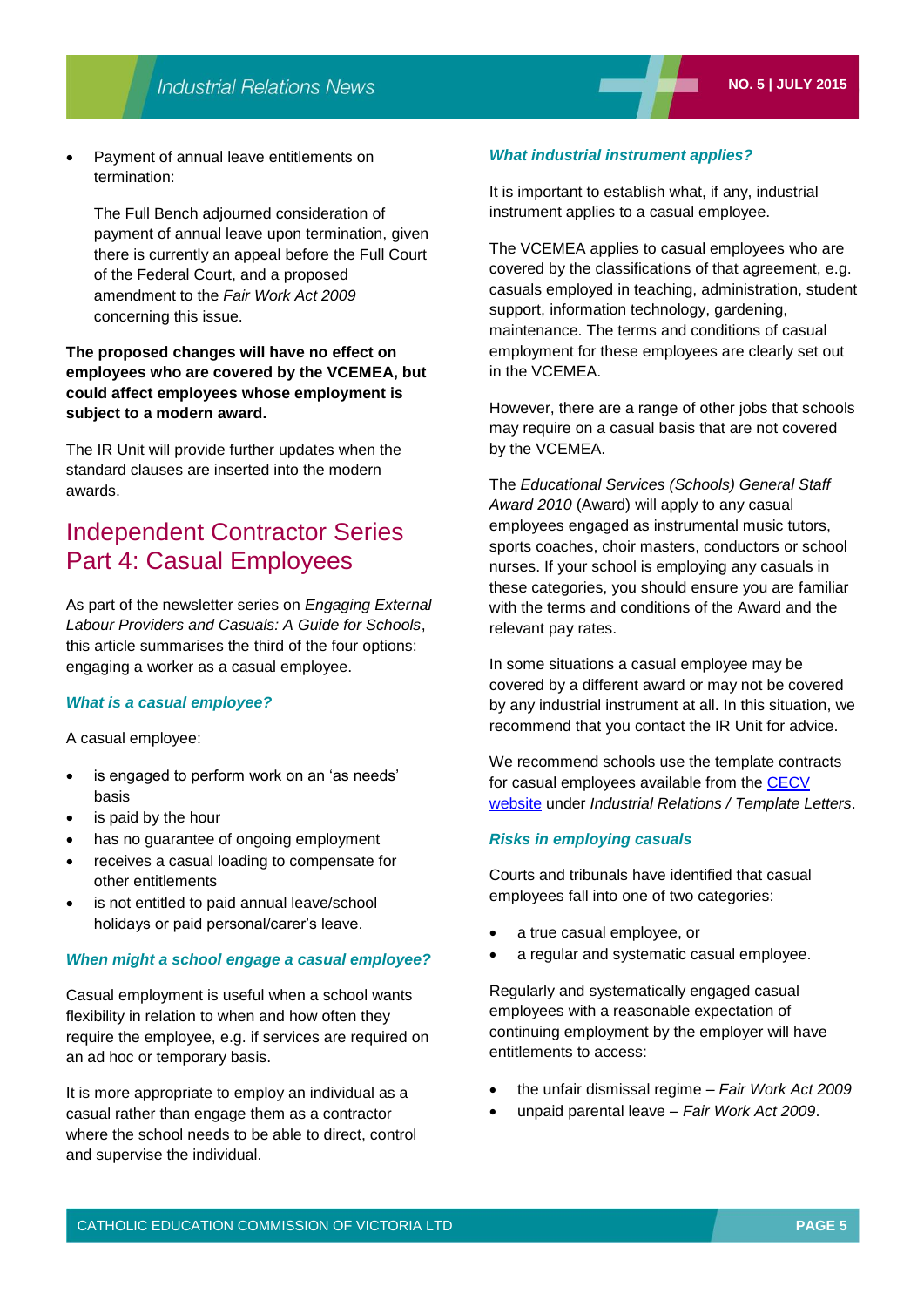There also is a risk that, if a casual employee is engaged on a regular and systematic basis, he or she may be found by a court or tribunal to be a parttime or full-time employee and therefore will be entitled to payment of entitlements afforded to ongoing employees (regardless of whether the employee has received a casual loading).

Schools should seek advice if they are not sure whether a casual is a 'true casual employee'.

### *What else should schools consider?*

- Long-term casual employees may have an entitlement to long service leave.
- Casual employees have entitlements to unpaid carer's leave and unpaid compassionate leave.
- The school may require the casual employee to have a Working with Children Check.
- The school should ensure the casual employee undergoes appropriate induction including in relation to OHS.

### VIT Registration Due Soon

Invoices will be mailed to all teachers during August, and all registration tasks must be completed by **30 September 2015** to maintain Victorian Institute of Teaching (VIT) registration.

The registration task(s) must be completed online, via the MyVIT account [www.vit.vic.edu.au.](http://www.vit.vic.edu.au/)

The example in the following diagram shows a teacher who has three tasks: completing their online Registration Renewal Form, paying their fee and updating their criminal record check. **Not all teachers will have three tasks to complete.** The invoice will indicate what is required.

To complete registration tasks, teachers will need to log in to their MyVIT account, where they will see the same registration tasks displayed on their invoice. Click on the buttons and complete the tasks in the order they are presented.

#### *What are the key steps involved?*

- 1. Check MyVIT account **now**. Make sure it has a current email address.
- 2. Wait until August when invoices are being mailed to teachers. Log in to the MyVIT account and complete the registration task(s)

3. Complete all registration tasks (including posting certified documents if a criminal record check needs to be updated) before **30 September 2015**.

### *What happens if my VIT registration lapses?*

Teachers who allow their VIT registration to lapse, or do not renew, cannot teach.

A lapsed VIT registration also voids a teacher's Working with Children Check (WWCC).

In the absence of a WWCC, an employee cannot be on the school site.

Clause 14 of the [VCEMEA](http://www.cecv.catholic.edu.au/vcsa/Agreement_2013/VCEMEA_2013.pdf) applies to employees who require professional registration in order to perform their role and the Clause provides remedies including the standing down of the employee without pay until they have obtained VIT registration.

For further information contact the IR Unit on 03 9267 0431 or via email [ceoir@ceomelb.catholic.edu.au.](mailto:ceoir@ceomelb.catholic.edu.au)

### **30 SEPTEMBER IS THE DUE DATE FOR ALL REGISTRATION TASKS.**

Go to www.vit.vic.edu.au, click on the 'MyVIT' tab and follow the prompts.

### You will need to complete one or more of the following tasks:



### If you have changed your contact details you need to let us know.

It's easy to do - just log in to your MyVIT account and change vour details.



www.vit.vic.edu.au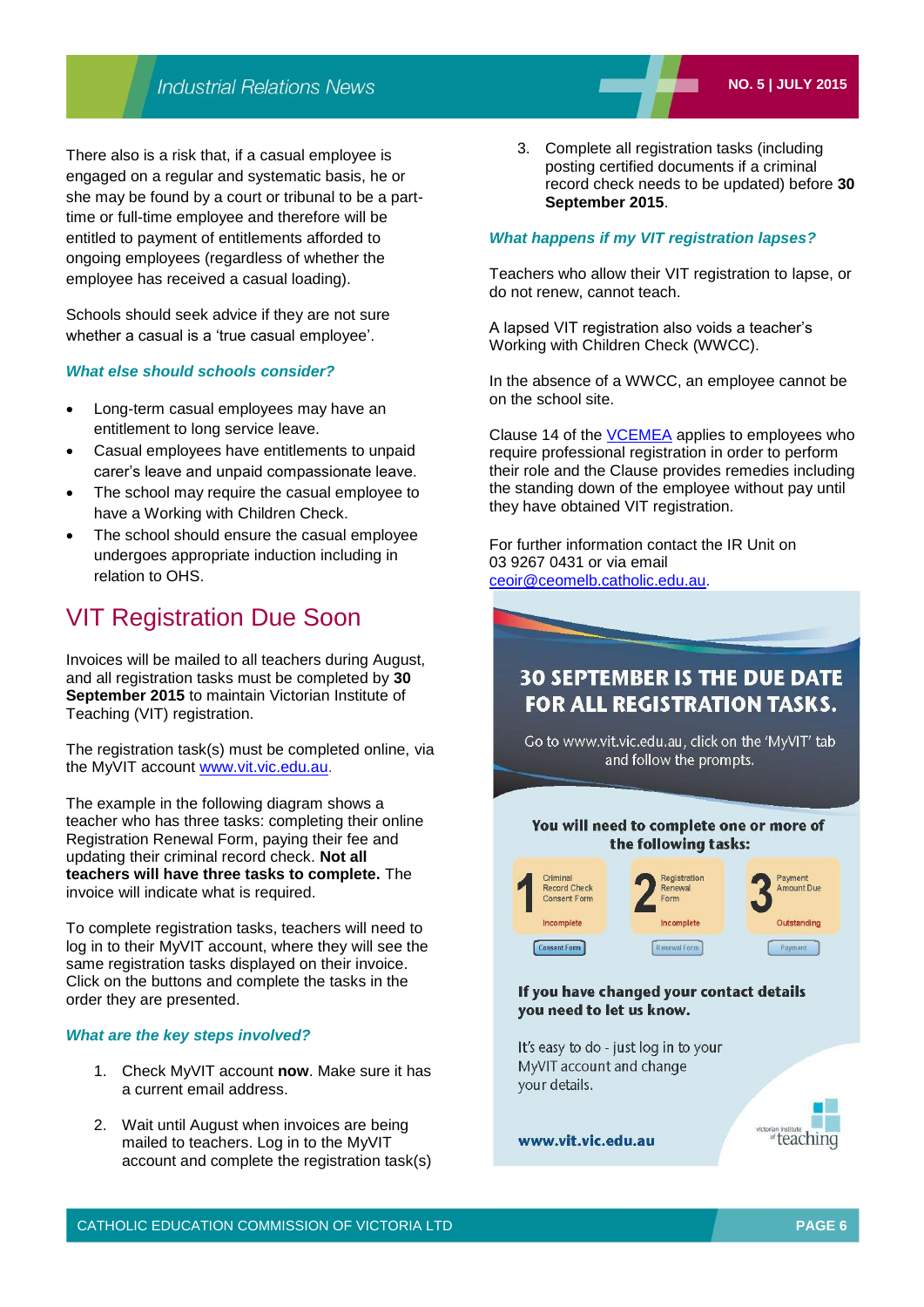# Dangerous goods in school laboratories

WorkSafe have visited a number of secondary schools and identified issues with the management of dangerous goods in laboratories that need to be improved.

In order to improve the legal compliance of dangerous goods in laboratories, schools should complete the following tasks:

- 1. Inspect laboratories to identify all the chemicals that are stored there. Dangerous goods can be identified by checking their labels and their Material Safety Data Sheets (MSDS).
- 2. Compile a list of dangerous goods, the quantities on hand and which class they belong to by checking their labels or MSDSs.
- 3. Arrange for a chemical waste disposal company to remove:
	- obsolete chemicals that are no longer used
	- chemicals that are deteriorating, leaking, crystallising, etc.
	- damaged containers and those that do not have labels or lids
	- excess stock levels of chemicals that are not going to be used in the foreseeable future.
- 4. Improve the safe storage and handling of dangerous goods by ensuring that:
	- incompatible substances are segregated or stored separately
	- all chemicals are listed in a Hazardous Substances and Dangerous Goods Register
	- MSDSs are readily available for all chemical substances
	- all containers are clearly labelled.
- 5. Ensure that a suitably trained person has been appointed to coordinate the management of chemicals. A suitably trained person should have knowledge of segregation methods, dangerous good classes (hazards and risk control methods) and the degree of danger they present. If they do not have this knowledge, ensure that appropriate training is provided.

Additional information on managing chemicals can be found from the following sources:

### *CECV*

- CECV circular dated [12 June 2015](http://www.cecv.catholic.edu.au/vcsa/communications/CECV_Dangerous_Goods_in_Science_Laboratories.pdf)
- OHS guideline which provides an overview of [Hazardous Substances and Dangerous Goods](http://www.cecv.catholic.edu.au/vcsa/ohands/guidelines/hazardous_substances_and_dangerous_goods.html)
- Template for a [Hazardous Substances and](http://www.cecv.catholic.edu.au/vcsa/ohands/guidelines/checklists/hazardous_substances_dangerous_goods_register.doc)  [Dangerous Goods Register](http://www.cecv.catholic.edu.au/vcsa/ohands/guidelines/checklists/hazardous_substances_dangerous_goods_register.doc)
- Five minute [Chemicals in Schools](http://www.cecv.catholic.edu.au/vcsa/ohands/ohs_in_schools.html) OHS awareness training video. *Note: There are nine OHS videos on this webpage and you will need to scroll down to locate the relevant video.*
- The *[Chemicals in Schools](http://www.cecv.catholic.edu.au/vcsa/ohands/documents/Chemicals_in_Schools.pdf)* training manual which supports the video with more in-depth material.

### *WorkSafe*

- [Code of Practice for the Storage and Handling](http://www.worksafe.vic.gov.au/__data/assets/pdf_file/0005/118436/Code-of-Practice-for-the-Storage-and-Handling-of-Dangerous-Goods.pdf)  [of Dangerous Goods](http://www.worksafe.vic.gov.au/__data/assets/pdf_file/0005/118436/Code-of-Practice-for-the-Storage-and-Handling-of-Dangerous-Goods.pdf)*.*
- [Recognising Dangerous Goods Segregation](http://www.worksafe.vic.gov.au/__data/assets/pdf_file/0018/14328/A3Poster2.pdf)  **[Chart](http://www.worksafe.vic.gov.au/__data/assets/pdf_file/0018/14328/A3Poster2.pdf)**
- Information and guidance materials on [Dangerous Goods.](http://www.worksafe.vic.gov.au/safety-and-prevention/health-and-safety-topics/dangerous-goods)

### *Department of Education and Training*

 Information for government schools on [Chemical Management.](http://www.education.vic.gov.au/school/principals/management/Pages/chemicalmgt.aspx)

### *Contact/Enquiries*

 For all enquiries, please contact Matthew Dunstan, OHS and WorkCover Coordinator, on 03 9267 0431 or via email [mdunstan@ceomelb.catholic.edu.au.](mailto:mdunstan@ceomelb.catholic.edu.au)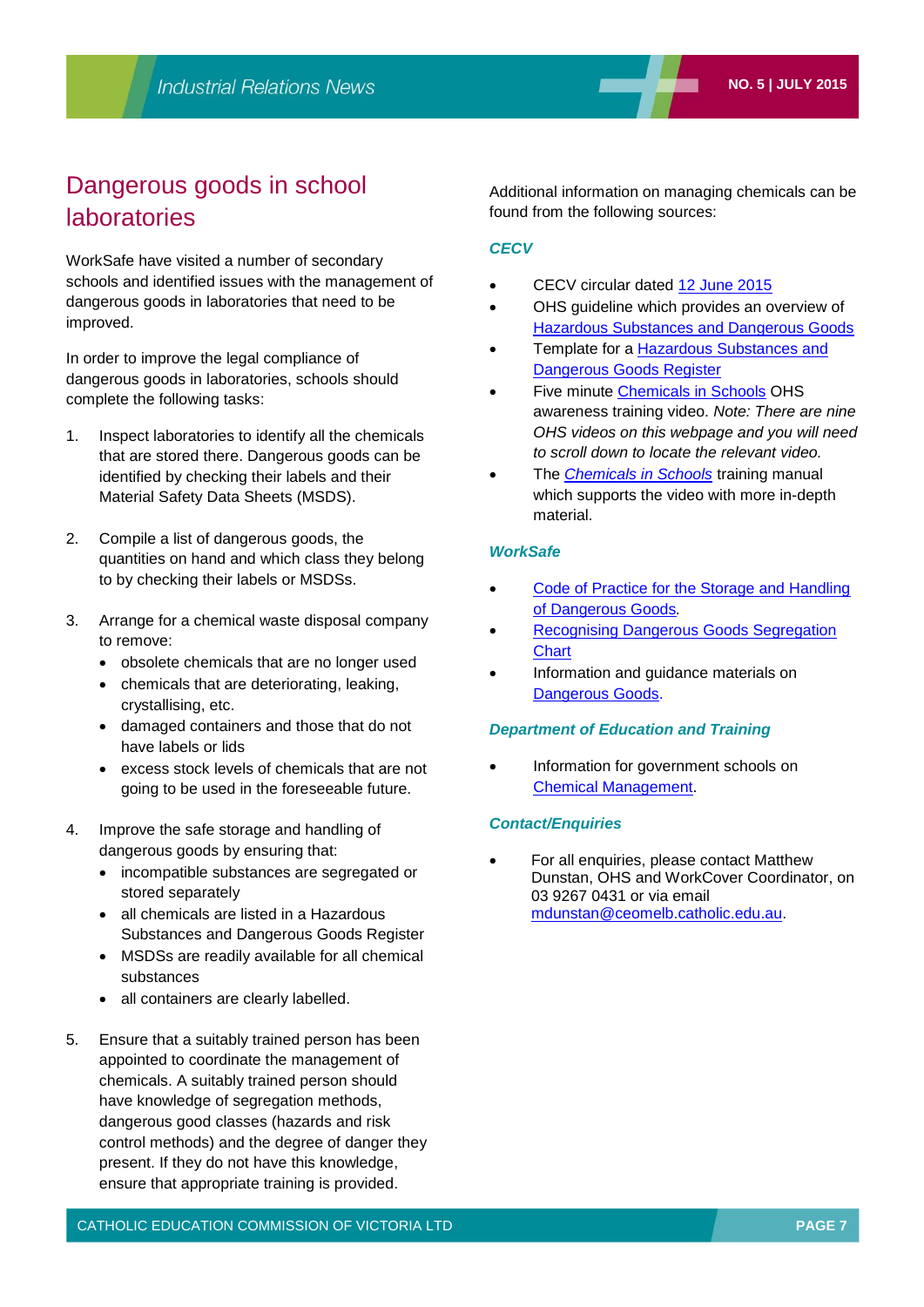# Avoiding manual handling injuries

Manual handling injuries are a common problem in schools.

Manual handling includes a variety of tasks such as typing, using a mouse, sitting for long periods, lifting, pushing, pulling, holding, lowering, throwing, carrying, packing, cleaning and using tools.

There are a number of factors that can cause manual handling injuries. The greater the number of hazardous risk factors that you are exposed to over time, the greater the chance that you will be injured and the worse that it will be. The fewer risk factors you are exposed to, the less likely you are to be affected and the less discomfort you will suffer over the long term.

Some examples of hazardous activities that can cause manual handling injuries in schools include:

- moving heavy items the heavier something is the riskier it is
- repeating tasks or maintaining postures for long periods of time without variation or breaks
- carrying items over long distances
- shifting large but lightweight objects which are difficult to control especially on windy days
- bending your back instead of your knees when picking up objects
- twisting your spine instead of turning sideways with your feet
- lifting objects above shoulder height
- not warming up or stretching before moving items
- making sudden tugging motions to move heavy items
- the use of faulty equipment such as trolleys with flat tyres.

Ways of reducing the risk of manual handling injuries include:

- eliminating the risk by not carrying out hazardous tasks such as lifting heavy archive boxes or awkward sports equipment
- altering the workplace layout so that heavy items can be stored between waist and shoulder height
- improving housekeeping and warming up before moving items on cold mornings
- changing the system of work by arranging for deliveries of photocopy paper to be taken to the actual location where they will be used rather than leaving them at reception
- changing the objects being used by buying smaller sized archive boxes or by removing some of the items out of a tub before lifting it
- using mechanical aids such as trolleys to move heavy or awkward items
- providing information, instruction and training using resources such as the CECV manual handling video and training manual.

It is good practice to use a combination of the methods listed above.

Schools can carry out manual handling training by accessing the Manual Handling video on the CECV website.

The **Manual Handling** video is accompanied by a questionnaire and a training manual. There are another eight OHS videos on this webpage including Computer Ergonomics.

# Discounts for the early payment of WorkSafe insurance premiums

Schools can receive discounts of up to 5% by the early payment of their annual WorkSafe insurance premiums. To receive a discount:

- Check the premium notice (invoice) from your WorkSafe Agent in order to determine the discount that you are entitled to
- Make your payment within the required timeframe:
	- o 1 August 2015 for a 5% discount
	- o 1 October 2015 for a 3% discount

Note: You are not entitled to receive a discount if you make your payment after the 1 October 2015.

- [www.worksafe.vic.gov.au/insurance-and](http://www.worksafe.vic.gov.au/insurance-and-premiums)[premiums](http://www.worksafe.vic.gov.au/insurance-and-premiums)
- The WorkSafe publication [A guide for](http://www.worksafe.vic.gov.au/__data/assets/pdf_file/0004/164632/INSURANCE-BOOKLET-2015-16.pdf)  [employers: Your WorkSafe Insurance](http://www.worksafe.vic.gov.au/__data/assets/pdf_file/0004/164632/INSURANCE-BOOKLET-2015-16.pdf) has detailed information on WorkSafe premiums.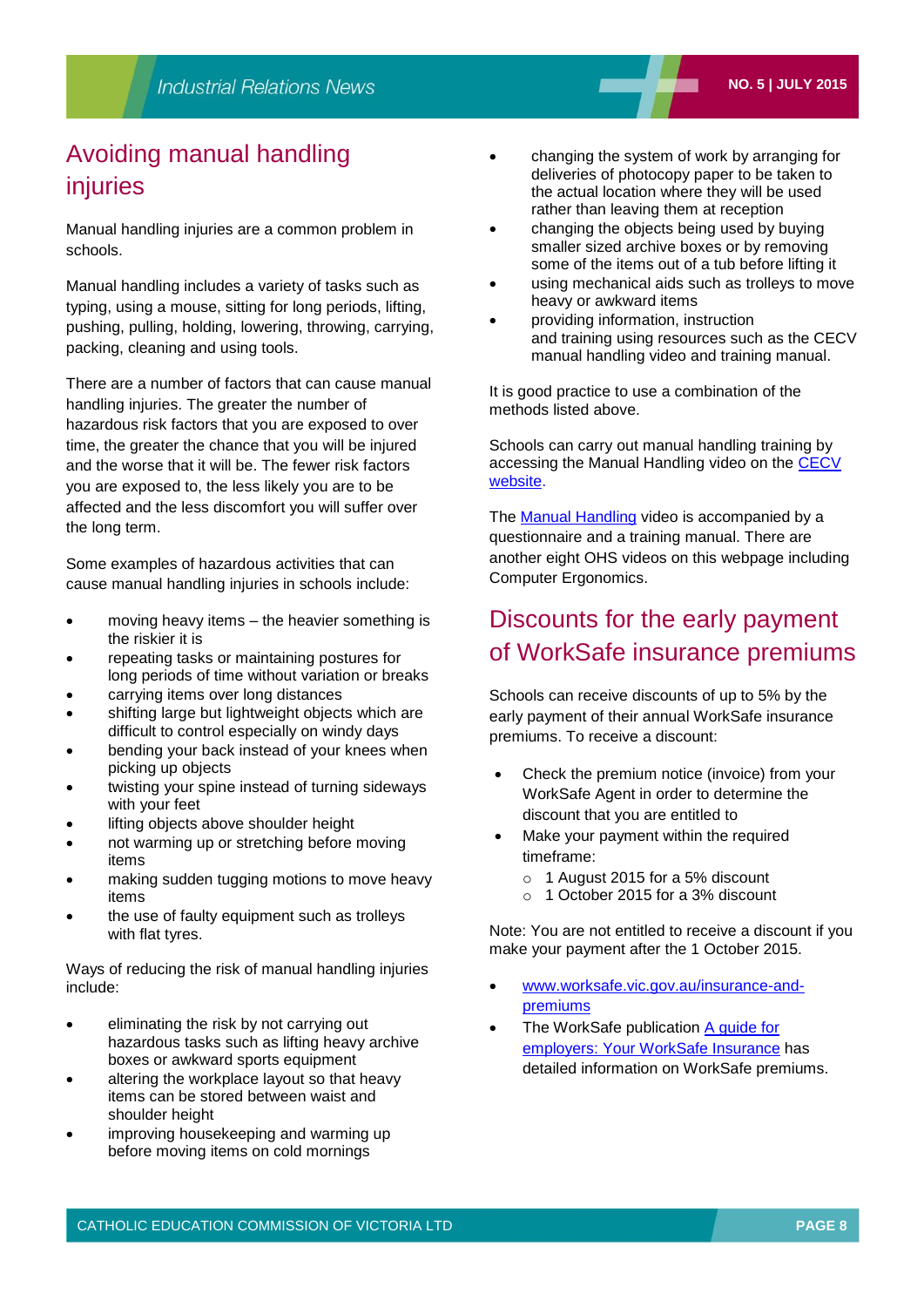# New OHS and WorkCover

### resources

The following resources have recently been uploaded onto the CECV website:

### *Return to Work Information Template*

Under workers' compensation legislation, employers are required to provide return to work information to staff members. The CECV has developed a [Return to](http://www.cecv.catholic.edu.au/vcsa/ohands/Templates/Return_to_Work_Information_template.doc)  [Work Information Template](http://www.cecv.catholic.edu.au/vcsa/ohands/Templates/Return_to_Work_Information_template.doc) to assist schools in this process. The template has been updated to reflect changes in legislation and can be easily customised.

It is recommended that you provide a copy of the template to any staff claiming workers' compensation and place copies where staff can access them, such as on OHS noticeboards or the school intranet. For further assistance on this or any worker compensation matter, please contact Ms Natalia Kajkic, OHS Officer, on 03 9267 0431 or via email [nkajkic@ceomelb.catholic.edu.au.](mailto:dvictor@ceomelb.catholic.edu.au)

### *Asbestos*

Three new OHS fact sheets on asbestos have recently been uploaded onto the CECV website:

- [Managing Asbestos](http://www.cecv.catholic.edu.au/vcsa/ohands/guidelines/asbestos.html)
- [Managing Asbestos Emergencies](http://www.cecv.catholic.edu.au/vcsa/ohands/guidelines/checklists/asbestos_emergencies.doc)
- [Managing the Removal of Asbestos.](http://www.cecv.catholic.edu.au/vcsa/ohands/guidelines/checklists/removal_of_asbestos.doc)

## OHS FAQ

### *Is it compulsory for a school to have a Health and Safety Representatives?*

A Health and Safety Representative (HSR) is a person who has been elected by the members of his or her workgroup to represent them on OHS issues. Any employee can request that an HSR be elected if a workplace does not have one.

HSRs can assist to address OHS issues in a school and can help achieve better health and safety outcomes. They have the potential to provide an organic approach to safety and reduce some of the burden placed on school leaders and principals.

It is not compulsory to have an HSR unless a staff member has requested one.

### *Is it compulsory for a HSR to attend a five-day OHS Rep training course?*

HSRs are entitled to attend a five-day OHS Representative training course if they wish to do so. They are also entitled to attend an annual one day refresher course. The school is required to pay the cost of this training. Although it is advisable for an HSR to attend a WorkSafe approved five day OHS Representative training course, it is not compulsory if the HSR does not wish to attend it.

### *Who can deliver HSR training?*

HSR training can only be delivered by a WorkSafe approved training provider. To check whether a provider is registered with WorkSafe, please contact WorkSafe on 1800 136 089 or use the following link:

[WorkSafe approved training providers](http://www1.worksafe.vic.gov.au/vwa/serviceproviderdirec.nsf/category?openForm&List=Occupational+Health+&+Safety+Training+-+Approved+Providers&ListType=Sub) can be found on the WorkSafe website.

### *Do school leaders or principals need to attend a five-day OHS Rep training course?*

It is not compulsory for school leaders or principals to attend a five-day OHS Rep training course. The CECV delivers free OHS courses for school leaders that can be booked on IPLS. The current OHS for school leader's course is one day in length and it is advisable for a school leader from your school to attend a session.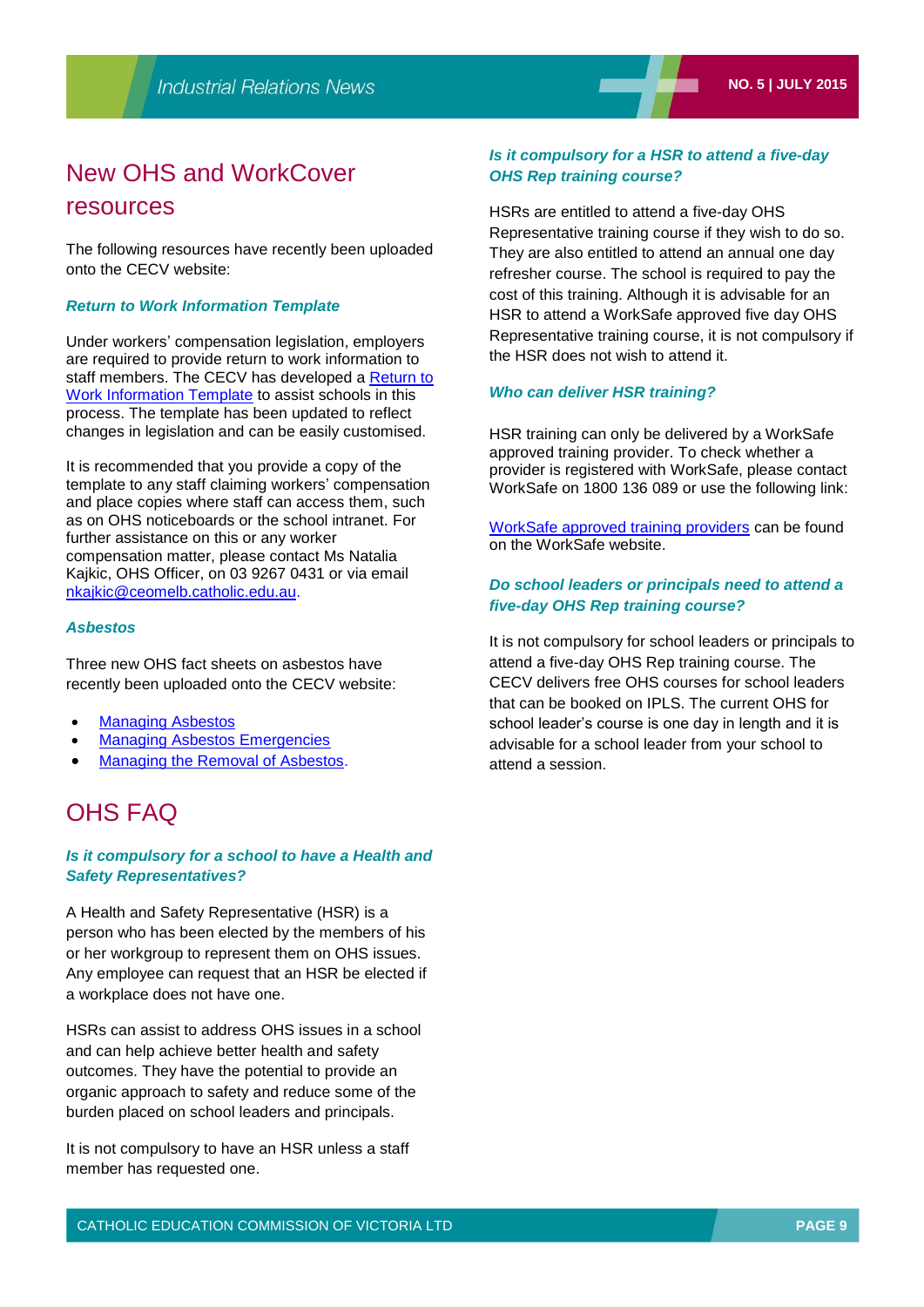# Industrial Relations and OHS Courses: Terms 3 and 4 2015

The following Industrial Relations and OHS professional learning sessions are available for Terms 3 and 4, 2015:

| <b>Training Session:</b>                             | Date:       |
|------------------------------------------------------|-------------|
| <b>July 2015</b>                                     |             |
| <b>OHS Chemical Management</b>                       | 23 July     |
| <b>August 2015</b>                                   |             |
| <b>OHS Hazard Management</b>                         | 5 August    |
| <b>OHS For School Leaders</b>                        | 11 August   |
| <b>OHS Incident Investigation</b>                    | 13 August   |
| <b>Return to Work Coordinator</b><br><b>Training</b> | 19-20August |
| Know Your Agreement -                                | 25 August   |

#### *September 2015*

**Educational Support**

| <b>Basic Claims Management</b> | 3 September |
|--------------------------------|-------------|
|                                |             |

### *October 2015*

| <b>OHS Incident Investigation</b>                 | 13 October |
|---------------------------------------------------|------------|
| Know Your Agreement -<br><b>Education Support</b> | 21 October |
| <b>OHS Hazard Management</b>                      | 28 October |

### *November 2015*

| <b>Return to Work Coordinator</b><br><b>Training</b> | 11-12 November |
|------------------------------------------------------|----------------|
| <b>OHS Chemical Management</b>                       | 18 November    |

Details of Industrial Relations and OHS training sessions can be found, and bookings made through the [CEVN website](http://www.cecv.catholic.edu.au/) under *Professional Learning / My PL (IPLS).*

An explanation of each session can be found below or by going to the information on the [CEVN website](http://www.cecv.catholic.edu.au/) under Professional Learning / My PL (IPLS).

### *OHS CHEMICAL MANAGEMENT*

Reduce the risk. This workshop provides knowledge on how to systematically store and manage all chemicals kept or used on the school site, including how to develop a chemical (hazardous substance and dangerous goods) register, what types of chemicals to include and the requirements for Material Safety Data Sheets (MSDS).

### *OHS HAZARD MANAGEMENT*

Avoid an OHS incident. This course provides knowledge and guidance on how to systematically identify and control hazards in the school environment, including asbestos, manual handling, slips/trips and falls, contractors and other relevant hazards.

### *OHS FOR SCHOOL LEADERS*

Create a safety culture in your school. This one-day course provides an overview of the legal responsibilities for managing OHS within the school environment, including employer and employee responsibilities, strategies to address the most common OHS issues in schools, and how to make safety a priority in your school.

### *OHS INCIDENT INVESTIGATION*

Had an OHS incident? This workshop provides knowledge and guidance on the process involved in managing/investigating workplace incidents including incident reporting, the incident investigation process and the Victorian WorkCover Authority Incident Notification requirements.